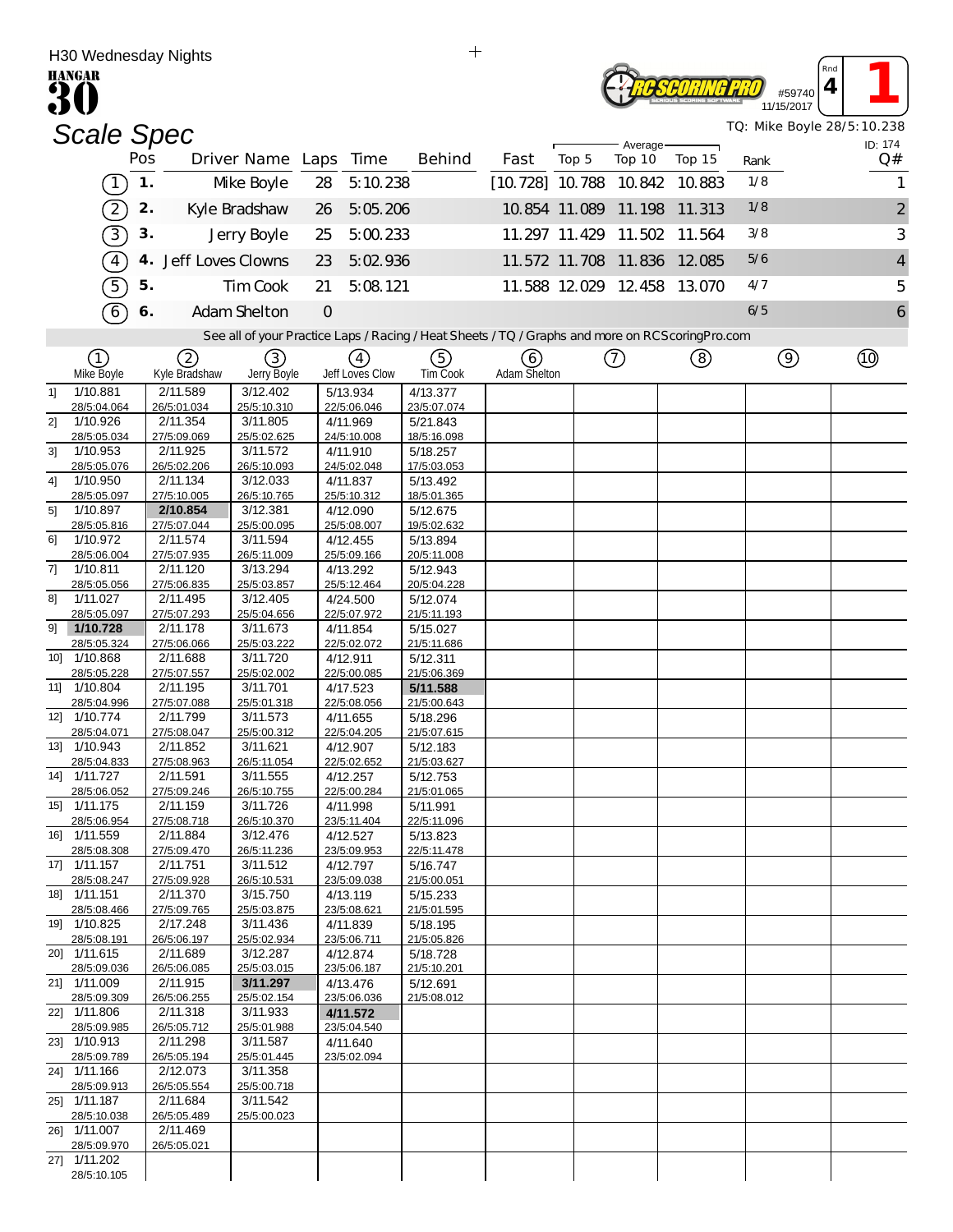|     | Mke Boyle               | Kyle Bradshaw         | 3)<br>Jerry Boyle |      | 4 <sub>1</sub><br>Jeff Loves Clow | $.5^{\circ}$<br><b>TimCook</b> |     | 6<br>Adam Shelton |                | (8)      | 9                         | (10) |
|-----|-------------------------|-----------------------|-------------------|------|-----------------------------------|--------------------------------|-----|-------------------|----------------|----------|---------------------------|------|
| 281 | 1/11.205<br>28/5:10.024 |                       |                   |      |                                   |                                |     |                   |                |          |                           |      |
|     |                         | <b>Top Qualifiers</b> | Qual#             | Laps | Race Time                         | <b>Behind</b>                  | Rnd | Race              | Pos In Race    | Fast Lap | <b>Best 3 Consecutive</b> |      |
|     |                         | Mike Boyle            |                   | 28   | 5:10.238                          |                                | 4   |                   |                | 10.728   | 32.400                    |      |
|     |                         | Kyle Bradshaw         | 2                 | 26   | 5:05.206                          |                                | 4   |                   | 2              | 10.854   | 33.548                    |      |
|     |                         | Jerry Boyle           | 3                 | 26   | 5:05.541                          | 0.335                          | 3   |                   | 3              | 11.006   | 34.169                    |      |
|     |                         | Jeff Loves Clowns     | $\overline{4}$    | 25   | 5:08.061                          |                                | 3   |                   | $\overline{4}$ | 11.420   | 35.259                    |      |
|     |                         | Tim Cook              | 5                 | 21   | 5:04.977                          |                                |     |                   | 4              | 12.018   | 39.169                    |      |
|     |                         | Adam Shelton          | 6                 | 15   | 3:22.491                          |                                | 3   |                   | 6              | 11.783   | 36.045                    |      |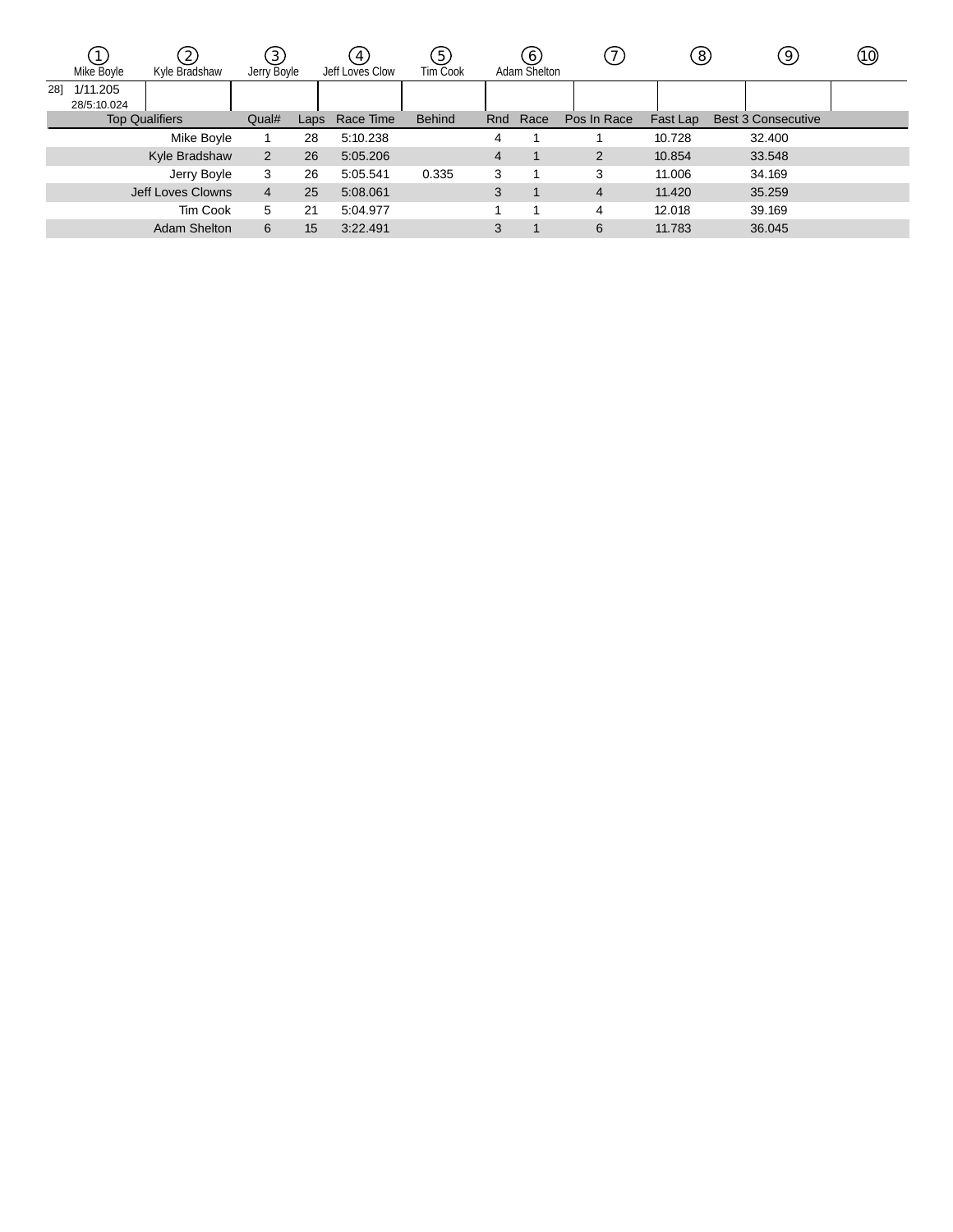|                | <b>HANGAR</b>                            | H30 Wednesday Nights                 |                       |                |                      | $^{+}$                                                                                            |                                                     |             |                             |                  | #59740                        | Rnd<br>4       |
|----------------|------------------------------------------|--------------------------------------|-----------------------|----------------|----------------------|---------------------------------------------------------------------------------------------------|-----------------------------------------------------|-------------|-----------------------------|------------------|-------------------------------|----------------|
|                |                                          |                                      |                       |                |                      |                                                                                                   |                                                     |             |                             |                  | 11/15/2017                    |                |
|                | <b>Novice</b>                            |                                      |                       |                |                      |                                                                                                   |                                                     |             | Average-                    |                  | TQ: Paul Nortness 23/5:11.298 | ID: 177        |
|                |                                          | Pos                                  | Driver Name Laps Time |                |                      | <b>Behind</b>                                                                                     | Fast                                                | Top 5       | Top 10                      | Top 15           | Rank                          | Q#             |
|                | $\left(2\right)$                         | 1.                                   | Paul Nortness         | 23             | 5:11.298             |                                                                                                   |                                                     |             | 12 747 12 913 13 092 13 218 |                  | 1/8                           | 1              |
|                | $\begin{array}{c} \boxed{1} \end{array}$ | 2.                                   | Gary Bennett          | 23             | 5:13.102             | 1.804                                                                                             | $[12, 667]$ 12.746 12.901 13.047                    |             |                             |                  | 1/8                           | $\overline{2}$ |
|                | $\overline{3}$                           | 3.                                   | Fritz Golla           | $\mathbf{O}$   |                      |                                                                                                   |                                                     |             |                             |                  | 6/5                           |                |
|                |                                          | 4.                                   | Ryan Yasuda           | $\overline{O}$ |                      |                                                                                                   |                                                     |             |                             |                  | 4/3                           |                |
|                |                                          |                                      |                       |                |                      | See all of your Practice Laps / Racing / Heat Sheets / TQ / Graphs and more on RCS coring Pro.com |                                                     |             |                             |                  |                               |                |
|                | (1)                                      | 2                                    | 3)                    |                | (4)                  | (5)                                                                                               | 6                                                   |             | ⑦                           | (8)              | $\circledcirc$                | <b>to</b>      |
|                | <b>Gary Bennett</b>                      | Paul Nortness                        | Fritz Golla           |                | Ryan Yasuda          |                                                                                                   |                                                     |             |                             |                  |                               |                |
| 11             | 2/13.988<br>22/5:07.078                  | 1/13.601<br>23/5:12.008              |                       |                |                      |                                                                                                   |                                                     |             |                             |                  |                               |                |
| 2]             | 2/14.319                                 | 1/14.394                             |                       |                |                      |                                                                                                   |                                                     |             |                             |                  |                               |                |
| 3 <sup>1</sup> | 22/5:11.041<br>1/13.376                  | 22/5:08.308<br>2/14.845              |                       |                |                      |                                                                                                   |                                                     |             |                             |                  |                               |                |
|                | 22/5:05.653                              | 22/5:14.016                          |                       |                |                      |                                                                                                   |                                                     |             |                             |                  |                               |                |
| 4]             | 1/13.712<br>22/5:04.007                  | 2/13.191<br>22/5:08.165              |                       |                |                      |                                                                                                   |                                                     |             |                             |                  |                               |                |
| 5]             | 2/14.862<br>22/5:09.144                  | 1/13.441<br>22/5:05.668              |                       |                |                      |                                                                                                   |                                                     |             |                             |                  |                               |                |
| 61             | 2/15.099                                 | 1/14.010                             |                       |                |                      |                                                                                                   |                                                     |             |                             |                  |                               |                |
| 71             | 22/5:12.986<br>2/13.069                  | 22/5:06.093<br>1/13.654              |                       |                |                      |                                                                                                   |                                                     |             |                             |                  |                               |                |
|                | 22/5:09.351                              | 22/5:05.297                          |                       |                |                      |                                                                                                   |                                                     |             |                             |                  |                               |                |
| 81             | 2/13.188<br>22/5:06.927                  | 1/13.166<br>22/5:03.325              |                       |                |                      |                                                                                                   |                                                     |             |                             |                  |                               |                |
| 91             | 1/12.885                                 | 2/14.526                             |                       |                |                      |                                                                                                   |                                                     |             |                             |                  |                               |                |
|                | 22/5:04.333<br>10] 1/12.786              | 22/5:05.014<br>2/13.411              |                       |                |                      |                                                                                                   |                                                     |             |                             |                  |                               |                |
|                | 22/5:02.016<br>11] 1/13.297              | 22/5:04.128<br>2/13.096              |                       |                |                      |                                                                                                   |                                                     |             |                             |                  |                               |                |
|                | 22/5:01.016                              | 22/5:02.068                          |                       |                |                      |                                                                                                   |                                                     |             |                             |                  |                               |                |
|                | 12] 1/12.875<br>23/5:13.298              | 2/12.953<br>22/5:01.198              |                       |                |                      |                                                                                                   |                                                     |             |                             |                  |                               |                |
|                | 13] 1/12.712                             | 2/12.865                             |                       |                |                      |                                                                                                   |                                                     |             |                             |                  |                               |                |
|                | 23/5:11.685<br>14] 1/13.073              | 23/5:13.419<br>2/12.747              |                       |                |                      |                                                                                                   |                                                     |             |                             |                  |                               |                |
|                | 23/5:10.894                              | 23/5:11.978                          |                       |                |                      |                                                                                                   |                                                     |             |                             |                  |                               |                |
|                | 15] 1/13.156<br>23/5:10.346              | 2/13.736<br>23/5:12.248              |                       |                |                      |                                                                                                   |                                                     |             |                             |                  |                               |                |
|                | 16] 2/15.915                             | 1/12.905                             |                       |                |                      |                                                                                                   |                                                     |             |                             |                  |                               |                |
|                | 22/5:00.176<br>17] 2/13.266              | 23/5:11.276<br>1/13.915              |                       |                |                      |                                                                                                   |                                                     |             |                             |                  |                               |                |
|                | 23/5:13.314<br>18] 1/12.694              | 23/5:11.798<br>2/13.935              |                       |                |                      |                                                                                                   |                                                     |             |                             |                  |                               |                |
|                | 23/5:12.122                              | 23/5:12.276                          |                       |                |                      |                                                                                                   |                                                     |             |                             |                  |                               |                |
|                | 19] 2/13.654<br>23/5:12.231              | 1/13.201<br>23/5:11.819              |                       |                |                      |                                                                                                   |                                                     |             |                             |                  |                               |                |
|                | 20] 1/13.100                             | 2/13.445                             |                       |                |                      |                                                                                                   |                                                     |             |                             |                  |                               |                |
|                | 23/5:11.684<br>21] 1/12.667              | 23/5:11.696<br>2/13.444              |                       |                |                      |                                                                                                   |                                                     |             |                             |                  |                               |                |
|                | 23/5:10.708                              | 23/5:11.573                          |                       |                |                      |                                                                                                   |                                                     |             |                             |                  |                               |                |
|                | 22] 1/13.571<br>23/5:10.771              | 2/13.386<br>23/5:11.409              |                       |                |                      |                                                                                                   |                                                     |             |                             |                  |                               |                |
|                | 23] 2/15.838                             | 1/13.431                             |                       |                |                      |                                                                                                   |                                                     |             |                             |                  |                               |                |
|                | 23/5:13.001                              | 23/5:11.003<br><b>Top Qualifiers</b> | Qual#                 | Laps           | Race Time            | <b>Behind</b>                                                                                     | Race<br>Rnd                                         | Pos In Race |                             | Fast Lap         | <b>Best 3 Consecutive</b>     |                |
|                |                                          | Paul Nortness                        | 1                     | 23             | 5:11.298             |                                                                                                   | $\overline{2}$<br>4                                 | 1           |                             | 12.747           | 38.565                        |                |
|                |                                          | <b>Gary Bennett</b><br>Fritz Golla   | $\overline{2}$<br>3   | 23             | 5:13.102<br>4:22.552 | 1.804                                                                                             | $\overline{2}$<br>4<br>$\overline{\mathbf{c}}$<br>1 | 2<br>3      |                             | 12.667<br>13.459 | 38.660<br>42.080              |                |
|                |                                          | Ryan Yasuda                          | $\overline{4}$        | 18<br>18       | 5:22.632             | 60.080                                                                                            | $\sqrt{2}$<br>3                                     | 3           |                             | 15.621           | 48.626                        |                |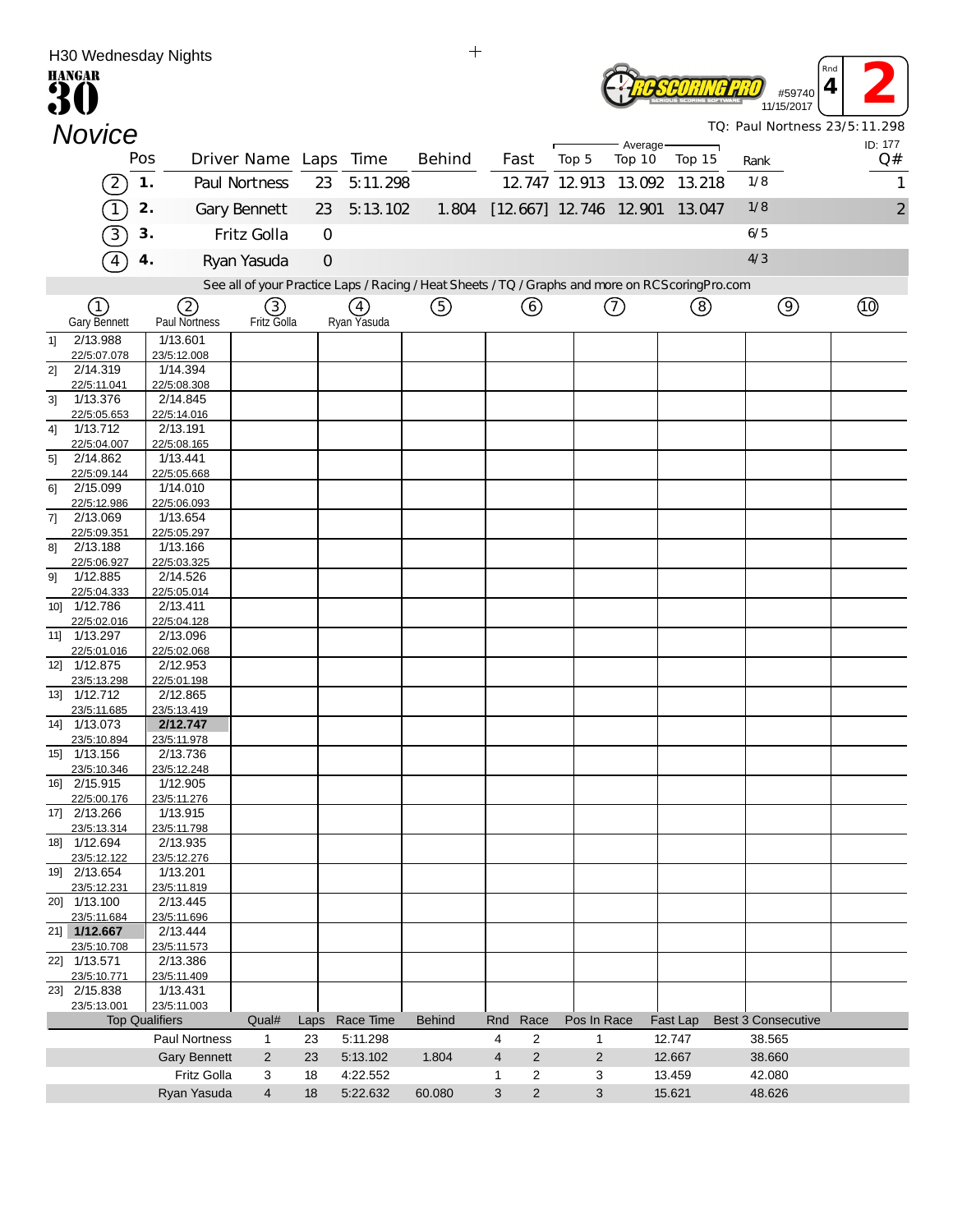|                | H30 Wednesday Nights       |               |                         |                         |         |                         | $\mathrm{+}$                                                                                      |                |       |                    |        |                              |          |                         |
|----------------|----------------------------|---------------|-------------------------|-------------------------|---------|-------------------------|---------------------------------------------------------------------------------------------------|----------------|-------|--------------------|--------|------------------------------|----------|-------------------------|
|                | <b>HANGAR</b><br>30        |               |                         |                         |         |                         |                                                                                                   |                |       |                    |        | #59740<br>11/15/2017         | Rna<br>4 |                         |
|                | <b>Stock 1/12</b>          |               |                         |                         |         |                         |                                                                                                   |                |       |                    |        | TQ: Brian Bodine 51/8:03.404 |          |                         |
|                |                            | Pos           |                         | Driver Name Laps Time   |         |                         | Behind                                                                                            | Fast           | Top 5 | Average-<br>Top 10 | Top 15 | Rank                         |          | ID: 175<br>Q#           |
|                |                            | $\mathbf 1$ . |                         | <b>Brian Bodine</b>     |         | 8:03.404                |                                                                                                   |                | 9.148 | 9.207              |        | 1/8                          |          |                         |
|                | $\boxed{1}$                |               |                         |                         | 51      |                         |                                                                                                   | [9.051]        |       |                    | 9.249  |                              |          | 1                       |
|                | $\left( 2\right)$          | 2.            |                         | Mni                     | 50      | 8:04.819                |                                                                                                   | 9.215          | 9.283 | 9.333              | 9.372  | 4/8                          |          | $\overline{\mathbf{c}}$ |
|                | $\boxed{3}$                | 3.            |                         | <b>Todd Mason</b>       | 49      | 8:07.152                |                                                                                                   | 9.321          | 9.474 | 9.542              | 9.590  | 5/8                          |          | 3                       |
|                | $\widehat{4}$              | 4.            |                         | George Strichen         | 47      | 8:09.486                |                                                                                                   | 9.633          | 9.666 | 9.766              | 9.854  | 1/8                          |          | 4                       |
|                | $\widehat{5}$              | 5.            |                         | Kyle Bradshaw           | 43      | 8:05.571                |                                                                                                   | 9.562          |       | 9.954 10.111       | 10.220 | 6/8                          |          | 5                       |
|                | $\widehat{6}$              | 6.            |                         | Alex Danilchik          | $\circ$ |                         |                                                                                                   |                |       |                    |        | 8/7                          |          |                         |
|                |                            |               |                         |                         |         |                         | See all of your Practice Laps / Racing / Heat Sheets / TQ / Graphs and more on RCS coring Pro.com |                |       |                    |        |                              |          |                         |
|                | $\left( 1\right)$          |               | ②                       | (3)                     |         | (4)                     | (5)                                                                                               | (6)            |       | $\circled{c}$      | (8)    | $\circledcirc$               |          |                         |
|                | <b>Brian Bodine</b>        |               | Mni                     | <b>Todd Mason</b>       |         | George Strichen         | Kyle Bradshaw                                                                                     | Alex Danilchik |       |                    |        |                              |          |                         |
| 1]             | 2/9.349<br>52/8:06.002     |               | 1/9.342<br>52/8:05.068  | 3/9.791<br>50/8:09.005  |         | 4/9.908<br>49/8:05.059  | 5/10.214<br>48/8:10.008                                                                           |                |       |                    |        |                              |          |                         |
| 21             | 1/9.296                    |               | 2/10.153                | 4/9.807                 |         | 3/9.678                 | 5/9.562                                                                                           |                |       |                    |        |                              |          |                         |
| 3 <sup>1</sup> | 52/8:04.064                |               | 50/8:07.005             | 49/8:00.002<br>4/13.121 |         | 50/8:09.075             | 49/8:04.061                                                                                       |                |       |                    |        |                              |          |                         |
|                | 1/9.742<br>51/8:02.063     |               | 2/9.385<br>50/8:01.333  | 45/8:10.008             |         | 3/10.596<br>48/8:02.088 | 5/17.572<br>39/8:05.055                                                                           |                |       |                    |        |                              |          |                         |
| 41             | 1/9.212                    |               | 2/9.812                 | 4/9.571                 |         | 3/9.884                 | 5/11.733                                                                                          |                |       |                    |        |                              |          |                         |
| 5]             | 52/8:08.008<br>1/9.224     |               | 50/8:03.625<br>2/9.641  | 46/8:06.335<br>4/9.607  |         | 48/8:00.084<br>3/9.652  | 40/8:10.008<br>5/11.162                                                                           |                |       |                    |        |                              |          |                         |
|                | 52/8:06.928                |               | 50/8:03.003             | 47/8:07.086             |         | 49/8:07.256             | 40/8:01.092                                                                                       |                |       |                    |        |                              |          |                         |
| 61             | 1/9.148<br>52/8:05.073     |               | 2/9.329<br>50/8:00.005  | 4/9.746<br>47/8:02.846  |         | 3/10.421<br>48/8:01.012 | 5/10.449<br>41/8:03.048                                                                           |                |       |                    |        |                              |          |                         |
| 71             | 1/9.271                    |               | 2/9.447                 | 4/9.576                 |         | 3/10.850                | 5/12.900                                                                                          |                |       |                    |        |                              |          |                         |
| 81             | 52/8:04.064<br>1/9.408     |               | 51/8:08.944<br>2/9.215  | 48/8:08.365<br>4/9.656  |         | 48/8:06.788<br>3/9.748  | 41/8:09.598<br>5/10.542                                                                           |                |       |                    |        |                              |          |                         |
|                | 52/8:05.225                |               | 51/8:06.054             | 48/8:05.028             |         | 48/8:04.044             | 41/8:02.416                                                                                       |                |       |                    |        |                              |          |                         |
| 91             | 1/9.211<br>52/8:04.524     |               | 2/9.523<br>51/8:06.483  | 3/9.419<br>48/8:01.546  |         | 4/11.134<br>48/8:09.973 | 5/10.494<br>42/8:08.273                                                                           |                |       |                    |        |                              |          |                         |
| 10]            | 1/9.369                    |               | 2/9.299                 | 3/9.937                 |         | 4/10.216                | 5/15.084                                                                                          |                |       |                    |        |                              |          |                         |
|                | 52/8:04.796<br>11] 1/9.051 |               | 51/8:05.265<br>2/9.406  | 48/8:01.104<br>3/9.677  |         | 48/8:10.032<br>4/9.633  | 41/8:10.811<br>5/17.442                                                                           |                |       |                    |        |                              |          |                         |
|                | 52/8:03.505                |               | 51/8:04.731             | 49/8:09.599             |         | 48/8:07.505             | 39/8:06.259                                                                                       |                |       |                    |        |                              |          |                         |
|                | 12] 1/9.574<br>52/8:04.726 |               | 2/9.232<br>51/8:03.565  | 3/9.586<br>49/8:07.917  |         | 4/10.034<br>48/8:07.487 | 5/10.017<br>40/8:10.566                                                                           |                |       |                    |        |                              |          |                         |
|                | 13] 1/9.239                |               | 2/9.443                 | 3/9.579                 |         | 4/10.014                | 5/10.598                                                                                          |                |       |                    |        |                              |          |                         |
|                | 52/8:04.036<br>14] 1/9.298 |               | 51/8:03.440<br>2/9.381  | 49/8:06.494<br>3/9.652  |         | 48/8:06.535<br>4/10.721 | 40/8:05.446<br>5/15.497                                                                           |                |       |                    |        |                              |          |                         |
|                | 52/8:04.305                |               | 51/8:03.079             | 49/8:05.052             |         | 48/8:08.537             | 39/8:02.680                                                                                       |                |       |                    |        |                              |          |                         |
|                | 15] 1/9.324<br>52/8:04.362 |               | 2/9.457<br>51/8:03.004  | 3/9.661<br>49/8:04.740  |         | 4/9.648<br>48/8:06.848  | 5/10.637<br>40/8:10.004                                                                           |                |       |                    |        |                              |          |                         |
|                | 16] 1/9.122                |               | 2/9.551                 | 3/9.321                 |         | 4/9.960                 | 5/10.621                                                                                          |                |       |                    |        |                              |          |                         |
|                | 52/8:03.073<br>17] 1/9.435 |               | 51/8:03.288<br>2/10.117 | 49/8:02.986<br>3/9.628  |         | 48/8:06.003<br>4/11.001 | 40/8:06.003<br>5/10.434                                                                           |                |       |                    |        |                              |          |                         |
|                | 52/8:04.012                |               | 51/8:05.019             | 49/8:02.304             |         | 48/8:08.752             | 40/8:02.258                                                                                       |                |       |                    |        |                              |          |                         |
|                | 18] 1/9.315<br>52/8:04.148 |               | 2/9.643<br>51/8:05.576  | 3/12.115<br>49/8:08.502 |         | 4/10.591<br>48/8:09.084 | 5/10.441<br>41/8:10.633                                                                           |                |       |                    |        |                              |          |                         |
|                | 19] 1/9.398                |               | 2/9.527                 | 3/10.093                |         | 4/9.929                 | 5/12.025                                                                                          |                |       |                    |        |                              |          |                         |
|                | 52/8:04.393<br>20] 1/9.368 |               | 51/8:05.573<br>2/9.582  | 49/8:08.813<br>3/10.011 |         | 48/8:09.145<br>4/10.354 | 41/8:10.748<br>5/10.864                                                                           |                |       |                    |        |                              |          |                         |
|                | 52/8:04.051                |               | 51/8:05.724             | 49/8:08.897             |         | 48/8:09.528             | 41/8:08.494                                                                                       |                |       |                    |        |                              |          |                         |
|                | 21] 1/9.360<br>52/8:04.615 |               | 2/9.640<br>51/8:06.005  | 3/9.780<br>49/8:08.436  |         | 4/10.131<br>48/8:09.371 | 5/10.235<br>41/8:05.205                                                                           |                |       |                    |        |                              |          |                         |
|                | 22] 1/9.450                |               | 2/9.595                 | 3/9.968                 |         | 4/9.722                 | 5/10.628                                                                                          |                |       |                    |        |                              |          |                         |
|                | 52/8:04.923<br>23] 1/9.365 |               | 51/8:06.169<br>2/9.449  | 49/8:08.440<br>3/10.101 |         | 48/8:08.356<br>4/10.192 | 41/8:02.961<br>5/10.623                                                                           |                |       |                    |        |                              |          |                         |
|                | 52/8:05.024                |               | 51/8:05.985             | 49/8:08.721             |         | 48/8:08.389             | 41/8:00.894                                                                                       |                |       |                    |        |                              |          |                         |
|                | 24] 1/9.328<br>52/8:05.003 |               | 2/9.556<br>51/8:06.003  | 3/9.734<br>49/8:08.244  |         | 4/9.857<br>48/8:07.074  | 5/10.642<br>42/8:10.735                                                                           |                |       |                    |        |                              |          |                         |
|                | 25] 1/9.426                |               | 2/9.576                 | 3/9.854                 |         | 4/10.203                | 5/10.148                                                                                          |                |       |                    |        |                              |          |                         |
|                | 52/8:05.222<br>26] 1/9.402 |               | 51/8:06.132<br>2/9.398  | 49/8:08.020<br>3/9.739  |         | 48/8:07.833<br>4/10.729 | 42/8:08.140<br>5/9.988                                                                            |                |       |                    |        |                              |          |                         |
|                | 52/8:05.038                |               | 51/8:05.873<br>2/9.812  | 49/8:07.606<br>3/10.465 |         | 48/8:08.088             | 42/8:05.503                                                                                       |                |       |                    |        |                              |          |                         |
|                | 27] 1/9.488<br>52/8:05.660 |               | 51/8:06.407             | 49/8:08.053             |         | 4/10.611<br>48/8:09.635 | 5/11.407<br>42/8:05.271                                                                           |                |       |                    |        |                              |          |                         |

 $\qquad \qquad +$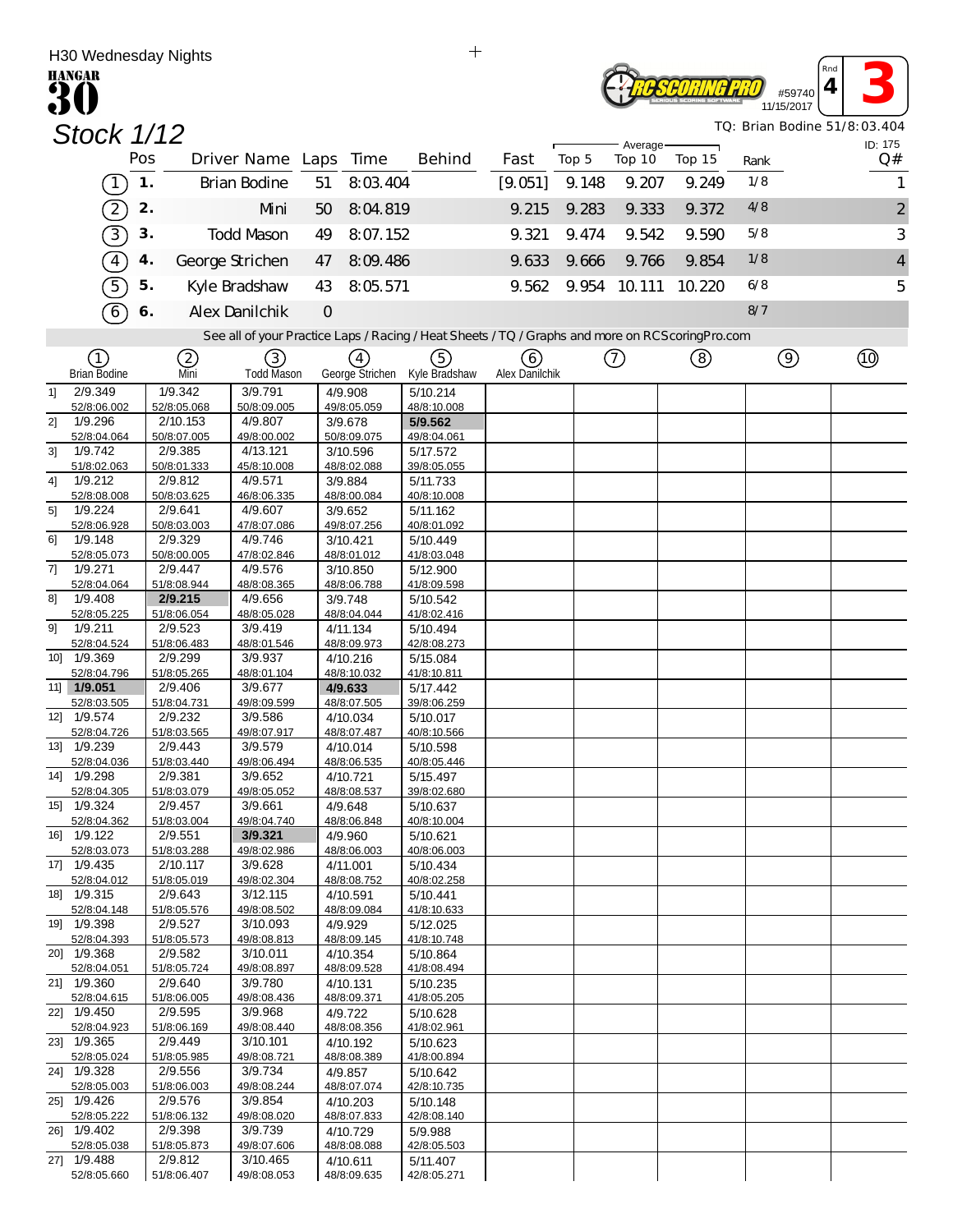| $\left( \widehat{\mathbb{1}}\right)$ | 2                      | ③                       |      | $\left(\overline{4}\right)$ | G)                      |              | (රි)           | $^\copyright$  | ⑧        | $\circledcirc$            | $^\circledR$ |
|--------------------------------------|------------------------|-------------------------|------|-----------------------------|-------------------------|--------------|----------------|----------------|----------|---------------------------|--------------|
| <b>Brian Bodine</b>                  | Mni                    | <b>Todd Mason</b>       |      | George Strichen             | Kyle Bradshaw           |              | Alex Danilchik |                |          |                           |              |
| 28] 1/9.373                          | 2/9.679                | 3/9.484                 |      | 4/10.163                    | 5/12.146                |              |                |                |          |                           |              |
| 52/8:05.735                          | 51/8:06.667            | 49/8:07.069             |      | 48/8:09.565                 | 42/8:06.165             |              |                |                |          |                           |              |
| 29] 1/9.758                          | 2/9.342                | 3/9.763                 |      | 4/10.694                    | 5/10.504                |              |                |                |          |                           |              |
| 52/8:06.468<br>301 1/9.470           | 51/8:06.311            | 49/8:07.364             |      | 47/8:00.161                 | 42/8:04.607             |              |                |                |          |                           |              |
|                                      | 2/9.845                | 3/9.848<br>49/8:07.207  |      | 4/10.573                    | 5/11.375                |              |                |                |          |                           |              |
| 52/8:06.668<br>31] 1/9.388           | 51/8:06.846<br>2/9.524 | 3/10.018                |      | 47/8:00.731<br>4/10.704     | 42/8:04.372<br>5/10.312 |              |                |                |          |                           |              |
| 52/8:06.072                          | 51/8:06.803            | 49/8:07.328             |      | 47/8:01.446                 | 42/8:02.729             |              |                |                |          |                           |              |
| 32] 1/9.564                          | 2/9.465                | 3/9.964                 |      | 4/10.318                    | 5/10.056                |              |                |                |          |                           |              |
| 52/8:07.061                          | 51/8:06.683            | 49/8:07.350             |      | 47/8:01.559                 | 42/8:00.834             |              |                |                |          |                           |              |
| 33] 1/9.523                          | 2/9.700                | 3/9.796                 |      | 4/10.485                    | 5/10.649                |              |                |                |          |                           |              |
| 52/8:07.303                          | 51/8:06.926            | 49/8:07.134             |      | 47/8:01.892                 | 43/8:11.242             |              |                |                |          |                           |              |
| 34] 1/9.375                          | 2/9.646                | 3/9.724                 |      | 4/10.796                    | 5/10.259                |              |                |                |          |                           |              |
| 52/8:07.301                          | 51/8:07.065            | 49/8:06.815             |      | 47/8:02.648                 | 43/8:09.077             |              |                |                |          |                           |              |
| 35] 1/9.799                          | 2/10.152               | 3/9.994                 |      | 4/11.882                    | 5/10.968                |              |                |                |          |                           |              |
| 52/8:07.938                          | 51/8:07.938            | 49/8:06.906             |      | 47/8:04.811                 | 43/8:09.254             |              |                |                |          |                           |              |
| 36] 1/9.654                          | 2/9.606                | 3/9.831                 |      | 4/11.523                    | 5/10.480                |              |                |                |          |                           |              |
| 52/8:08.337                          | 51/8:07.999            | 49/8:06.760             |      | 47/8:06.397                 | 43/8:08.181             |              |                |                |          |                           |              |
| 37] 1/9.454                          | 2/10.071               | 3/9.812                 |      | 4/11.038                    | 5/12.634                |              |                |                |          |                           |              |
| 52/8:08.420                          | 51/8:08.690            | 49/8:06.596             |      | 47/8:07.262                 | 43/8:09.665             |              |                |                |          |                           |              |
| 38] 1/9.435                          | 2/9.704                | 3/9.717                 |      | 4/10.552                    | 5/10.322                |              |                |                |          |                           |              |
| 52/8:08.485                          | 51/8:08.848            | 49/8:06.325             |      | 47/8:07.501                 | 43/8:08.457             |              |                |                |          |                           |              |
| 39] 1/9.649                          | 2/9.875                | 3/9.921                 |      | 4/10.492                    | 5/10.850                |              |                |                |          |                           |              |
| 52/8:08.826<br>40] 1/9.587           | 51/8:09.233<br>2/9.765 | 49/8:06.318<br>3/9.784  |      | 47/8:07.643                 | 43/8:07.895             |              |                |                |          |                           |              |
| 52/8:09.006                          | 51/8:09.447            | 49/8:06.141             |      | 4/10.486<br>47/8:07.766     | 5/10.584<br>43/8:07.082 |              |                |                |          |                           |              |
| 41] 1/9.795                          | 2/9.699                | 3/9.758                 |      | 4/11.136                    | 5/10.815                |              |                |                |          |                           |              |
| 51/8:00.146                          | 51/8:09.575            | 49/8:05.948             |      | 47/8:08.639                 | 43/8:06.539             |              |                |                |          |                           |              |
| 42] 1/9.477                          | 2/10.121               | 3/9.947                 |      | 4/10.018                    | 5/10.387                |              |                |                |          |                           |              |
| 51/8:00.213                          | 50/8:00.595            | 49/8:05.986             |      | 47/8:08.218                 | 43/8:05.592             |              |                |                |          |                           |              |
| 43] 1/9.722                          | 2/9.823                | 3/9.811                 |      | 4/10.537                    | 5/11.271                |              |                |                |          |                           |              |
| 51/8:00.586                          | 50/8:00.848            | 49/8:05.863             |      | 47/8:08.373                 | 43/8:05.057             |              |                |                |          |                           |              |
| 44] 1/9.627                          | 2/10.548               | 3/10.464                |      | 4/10.883                    |                         |              |                |                |          |                           |              |
| 51/8:00.814                          | 50/8:01.909            | 49/8:06.469             |      | 47/8:08.906                 |                         |              |                |                |          |                           |              |
| 45] 1/9.924                          | 2/9.597                | 3/10.294                |      | 4/10.552                    |                         |              |                |                |          |                           |              |
| 51/8:01.383                          | 50/8:01.855            | 49/8:06.864             |      | 47/8:09.061                 |                         |              |                |                |          |                           |              |
| 46] 1/9.619                          | 2/9.913                | 3/9.781                 |      | 4/10.569                    |                         |              |                |                |          |                           |              |
| 51/8:01.584                          | 50/8:02.163            | 49/8:06.708             |      | 47/8:09.229                 |                         |              |                |                |          |                           |              |
| 47] 1/9.633                          | 2/10.189               | 3/9.981                 |      | 4/10.668                    |                         |              |                |                |          |                           |              |
| 51/8:01.787                          | 50/8:02.734            | 49/8:06.757             |      | 47/8:09.049                 |                         |              |                |                |          |                           |              |
| 48] 1/9.761                          | 2/9.889                | 3/10.095                |      |                             |                         |              |                |                |          |                           |              |
| 51/8:02.012                          | 50/8:02.979            | 49/8:06.917             |      |                             |                         |              |                |                |          |                           |              |
| 49] 1/9.992                          | 2/11.166               | 3/10.170<br>49/8:07.015 |      |                             |                         |              |                |                |          |                           |              |
| 51/8:02.678<br>50] 1/9.917           | 50/8:04.520<br>2/9.989 |                         |      |                             |                         |              |                |                |          |                           |              |
| 51/8:03.143                          | 50/8:04.082            |                         |      |                             |                         |              |                |                |          |                           |              |
| 51] 1/9.735                          |                        |                         |      |                             |                         |              |                |                |          |                           |              |
|                                      |                        |                         |      |                             |                         |              |                |                |          |                           |              |
|                                      |                        |                         |      |                             |                         |              |                |                |          |                           |              |
| 51/8:03.004<br><b>Top Qualifiers</b> |                        | Qual#                   | Laps | Race Time                   | <b>Behind</b>           | Rnd          | Race           | Pos In Race    | Fast Lap | <b>Best 3 Consecutive</b> |              |
|                                      |                        |                         |      |                             |                         |              |                |                |          |                           |              |
|                                      | <b>Brian Bodine</b>    | $\mathbf{1}$            | 51   | 8:03.404                    |                         | 4            | 3              | 1              | 9.051    | 27.584                    |              |
|                                      | Mini                   | 2                       | 50   | 8:03.366                    |                         | $\mathbf{1}$ | 3              | $\overline{2}$ | 9.171    | 28.169                    |              |
|                                      | <b>Todd Mason</b>      | 3                       | 49   | 8:02.375                    |                         | 3            | 3              | 3              | 9.465    | 28.716                    |              |
|                                      | George Strichen        | $\overline{4}$          | 47   | 8:09.486                    |                         | 4            | 3              | 4              | 9.633    | 29.681                    |              |
|                                      | Kyle Bradshaw          | 5                       | 45   | 8:01.956                    |                         | 1            | 3              | 5              | 9.619    | 30.022                    |              |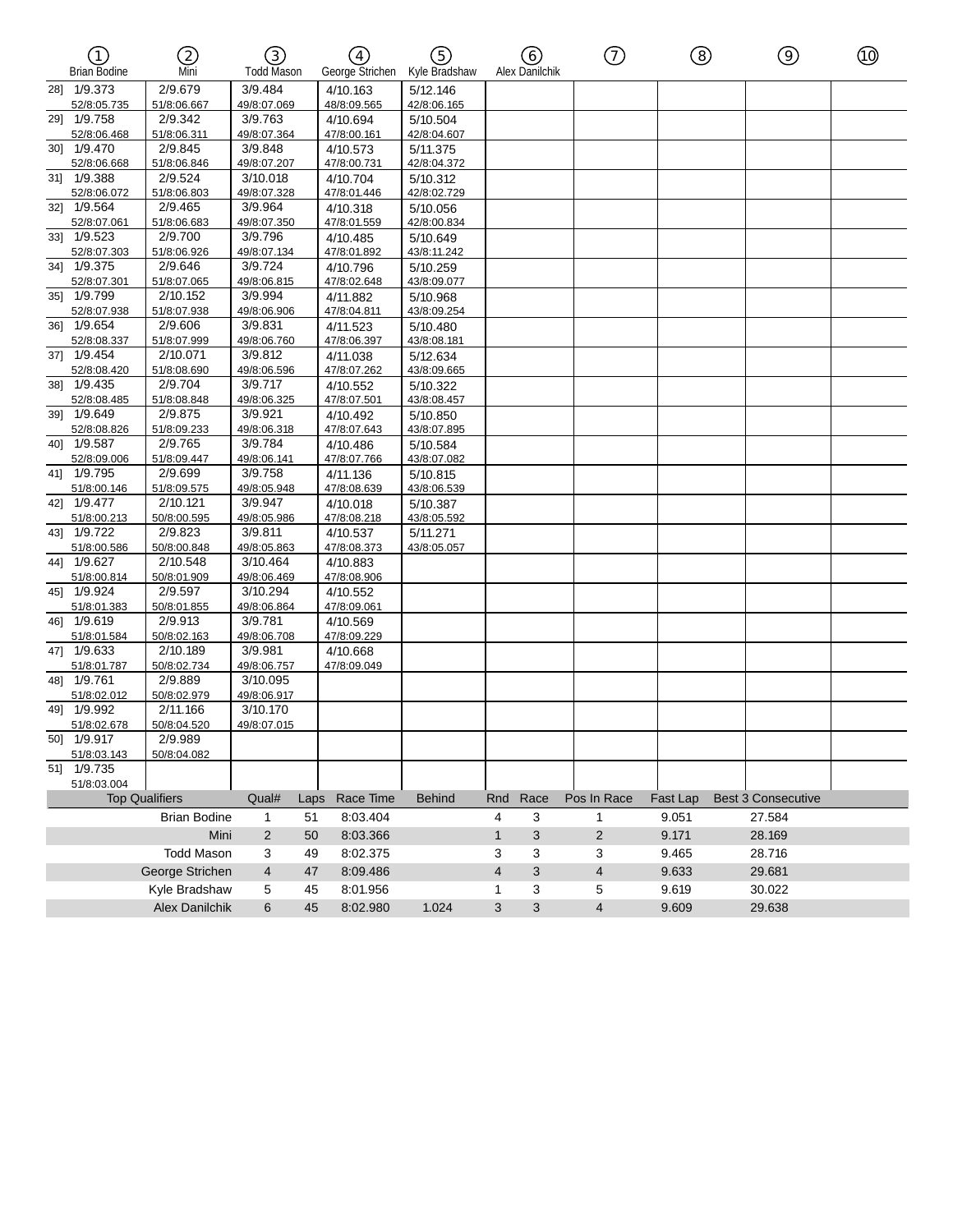| H30 Wednesday Nights                      |                            |                                                                                                   |    |                         | $+$    |         |                      |                    |        |               |          |                                |
|-------------------------------------------|----------------------------|---------------------------------------------------------------------------------------------------|----|-------------------------|--------|---------|----------------------|--------------------|--------|---------------|----------|--------------------------------|
| <b>HANGAR</b>                             |                            |                                                                                                   |    |                         |        |         |                      |                    |        | #59740        | Rnd<br>4 |                                |
|                                           | <b>Stock Touring</b>       |                                                                                                   |    |                         |        |         |                      |                    |        | 11/15/2017    |          | TQ: Jake Danilchik 30/5:05.521 |
|                                           | Pos                        | Driver Name Laps                                                                                  |    | Time                    | Behind | Fast    | Top 5                | Average-<br>Top 10 | Top 15 | Rank          |          | ID: 173<br>Q#                  |
| $\left(3\right)$                          | 1.                         | Mni                                                                                               | 30 | 5:10.004                |        | 9.934   | 9.983                | 10.049             | 10.099 | 1/8           |          | $\overline{2}$                 |
| $\mathbf{1}$                              | 2.                         | Jake Danilchik                                                                                    | 30 | 5:10.280                | 0.276  | [9.816] | 9.864                | 9.926              | 9.991  | 4/6           |          | $\mathbf{1}$                   |
| $\overline{2}$                            | 3.                         | Jesse Anderson                                                                                    | 29 | 5:05.503                |        |         | 10.116 10.163 10.221 |                    | 10.264 | 2/8           |          | 3                              |
| $\overline{4}$                            | 4.                         | <b>Alvin Nucum</b>                                                                                | 3  | 0.34.742                |        | 11.351  |                      |                    |        | 5/5           |          | 4                              |
|                                           |                            | See all of your Practice Laps / Racing / Heat Sheets / TQ / Graphs and more on RCS coring Pro.com |    |                         |        |         |                      |                    |        |               |          |                                |
| (1)                                       | 2                          | 3)                                                                                                |    | (4)                     | (5)    | (6)     |                      | $\left(  \right)$  | (8)    | $\circled{9}$ |          | Q)                             |
| Jake Danilchik<br>1/9.955<br>11           | Jesse Anderson<br>4/11.646 | Mni<br>2/10.367                                                                                   |    | Alvin Nucum<br>3/11.351 |        |         |                      |                    |        |               |          |                                |
| 31/5:08.076                               | 26/5:02.009                | 29/5:00.073                                                                                       |    | 27/5:06.045             |        |         |                      |                    |        |               |          |                                |
| 2/10.545<br>2]                            | 3/10.524                   | 1/10.096                                                                                          |    | 4/11.909                |        |         |                      |                    |        |               |          |                                |
| 30/5:07.005                               | 28/5:10.038                | 30/5:06.009                                                                                       |    | 26/5:02.038             |        |         |                      |                    |        |               |          |                                |
| 3/12.005<br>3]<br>28/5:03.426             | 2/10.285<br>28/5:02.866    | 1/9.934<br>30/5:04.304                                                                            |    | 4/11.482<br>26/5:01.008 |        |         |                      |                    |        |               |          |                                |
| 2/10.371<br>4]                            | 3/10.949                   | 1/10.114                                                                                          |    |                         |        |         |                      |                    |        |               |          |                                |
| 28/5:00.016                               | 28/5:03.008                | 30/5:03.825                                                                                       |    |                         |        |         |                      |                    |        |               |          |                                |
| 5 <sup>1</sup><br>2/10.428<br>29/5:09.014 | 3/10.259<br>28/5:00.496    | 1/10.100<br>30/5:03.066                                                                           |    |                         |        |         |                      |                    |        |               |          |                                |
| 2/10.250<br>61                            | 3/10.521                   | 1/12.327                                                                                          |    |                         |        |         |                      |                    |        |               |          |                                |
| 29/5:07.158                               | 29/5:10.203                | 29/5:04.021                                                                                       |    |                         |        |         |                      |                    |        |               |          |                                |
| 2/10.161<br>71<br>29/5:05.411             | 3/10.343<br>29/5:08.767    | 1/10.210<br>29/5:03.005                                                                           |    |                         |        |         |                      |                    |        |               |          |                                |
| 2/10.071<br>8]                            | 3/10.610                   | 1/9.973                                                                                           |    |                         |        |         |                      |                    |        |               |          |                                |
| 29/5:03.738<br>1/9.846<br>91              | 29/5:08.632<br>3/11.225    | 29/5:01.031<br>2/10.549                                                                           |    |                         |        |         |                      |                    |        |               |          |                                |
| 29/5:01.696                               | 29/5:10.493                | 29/5:01.825                                                                                       |    |                         |        |         |                      |                    |        |               |          |                                |
| 10] 1/10.004                              | 3/10.354                   | 2/10.198                                                                                          |    |                         |        |         |                      |                    |        |               |          |                                |
| 29/5:00.556<br>11] 1/9.816                | 29/5:09.488<br>3/11.138    | 29/5:01.223<br>2/10.771                                                                           |    |                         |        |         |                      |                    |        |               |          |                                |
| 30/5:09.409                               | 29/5:10.695                | 29/5:02.232                                                                                       |    |                         |        |         |                      |                    |        |               |          |                                |
| 12] 1/11.140                              | 3/10.433                   | 2/10.134                                                                                          |    |                         |        |         |                      |                    |        |               |          |                                |
| 29/5:01.092<br>13] 1/10.169               | 29/5:10.034<br>3/10.232    | 29/5:01.527<br>2/10.521                                                                           |    |                         |        |         |                      |                    |        |               |          |                                |
| 29/5:00.618                               | 29/5:09.006                | 29/5:01.800                                                                                       |    |                         |        |         |                      |                    |        |               |          |                                |
| 1/10.345<br>141                           | 3/10.244                   | 2/10.185                                                                                          |    |                         |        |         |                      |                    |        |               |          |                                |
| 29/5:00.585                               | 29/5:08.145                | 29/5:01.351                                                                                       |    |                         |        |         |                      |                    |        |               |          |                                |
| 15] 1/10.004<br>30/5:10.022               | 3/10.923<br>29/5:08.734    | 2/10.152<br>29/5:00.884                                                                           |    |                         |        |         |                      |                    |        |               |          |                                |
| 16] 1/10.228                              | 3/10.153                   | 2/10.366                                                                                          |    |                         |        |         |                      |                    |        |               |          |                                |
| 30/5:10.012                               | 29/5:07.835                | 29/5:00.875                                                                                       |    |                         |        |         |                      |                    |        |               |          |                                |
| 17] 1/9.919<br>30/5:09.282                | 3/11.107<br>29/5:08.679    | 2/10.309<br>29/5:00.764                                                                           |    |                         |        |         |                      |                    |        |               |          |                                |
| 18] 1/10.069                              | 3/10.116                   | 2/10.318                                                                                          |    |                         |        |         |                      |                    |        |               |          |                                |
| 30/5:08.883                               | 29/5:07.818                | 29/5:00.665                                                                                       |    |                         |        |         |                      |                    |        |               |          |                                |
| 19] 1/9.859<br>30/5:08.194                | 3/10.499<br>29/5:07.644    | 2/9.996<br>29/5:00.104                                                                            |    |                         |        |         |                      |                    |        |               |          |                                |
| 20] 1/10.147                              | 3/10.341                   | 2/10.957                                                                                          |    |                         |        |         |                      |                    |        |               |          |                                |
| 30/5:07.995                               | 29/5:07.255<br>3/10.118    | 29/5:00.991<br>2/10.266                                                                           |    |                         |        |         |                      |                    |        |               |          |                                |
| 21] 1/9.949<br>30/5:07.542                | 29/5:06.599                | 29/5:00.826                                                                                       |    |                         |        |         |                      |                    |        |               |          |                                |
| 22] 1/10.511                              | 3/10.683                   | 2/10.251                                                                                          |    |                         |        |         |                      |                    |        |               |          |                                |
| 30/5:07.895<br>23] 1/9.880                | 29/5:06.740<br>3/10.500    | 29/5:00.664<br>2/10.312                                                                           |    |                         |        |         |                      |                    |        |               |          |                                |
| 30/5:07.395                               | 29/5:06.643                | 29/5:00.603                                                                                       |    |                         |        |         |                      |                    |        |               |          |                                |
| 24] 1/10.155<br>30/5:07.287               | 3/10.321<br>29/5:06.336    | 2/10.293<br>29/5:00.512                                                                           |    |                         |        |         |                      |                    |        |               |          |                                |
| 25] 1/10.032                              | 3/10.359                   | 2/10.298                                                                                          |    |                         |        |         |                      |                    |        |               |          |                                |
| 30/5:07.032                               | 29/5:06.100                | 29/5:00.044                                                                                       |    |                         |        |         |                      |                    |        |               |          |                                |
| 26] 1/10.709<br>30/5:07.580               | 3/10.778<br>29/5:06.351    | 2/10.275<br>29/5:00.339                                                                           |    |                         |        |         |                      |                    |        |               |          |                                |
| 27] 1/10.536                              | 3/10.285                   | 2/10.136                                                                                          |    |                         |        |         |                      |                    |        |               |          |                                |
| 30/5:07.888<br>28] 1/10.233               | 29/5:06.057<br>3/10.200    | 29/5:00.107<br>2/9.945                                                                            |    |                         |        |         |                      |                    |        |               |          |                                |
| 30/5:07.864                               | 29/5:05.691                | 30/5:10.017                                                                                       |    |                         |        |         |                      |                    |        |               |          |                                |
| 29] 1/10.452                              | 3/10.357                   | 2/10.582                                                                                          |    |                         |        |         |                      |                    |        |               |          |                                |
| 30/5:08.058                               | 29/5:05.005                | 30/5:10.282                                                                                       |    |                         |        |         |                      |                    |        |               |          |                                |

 $\ddot{+}$